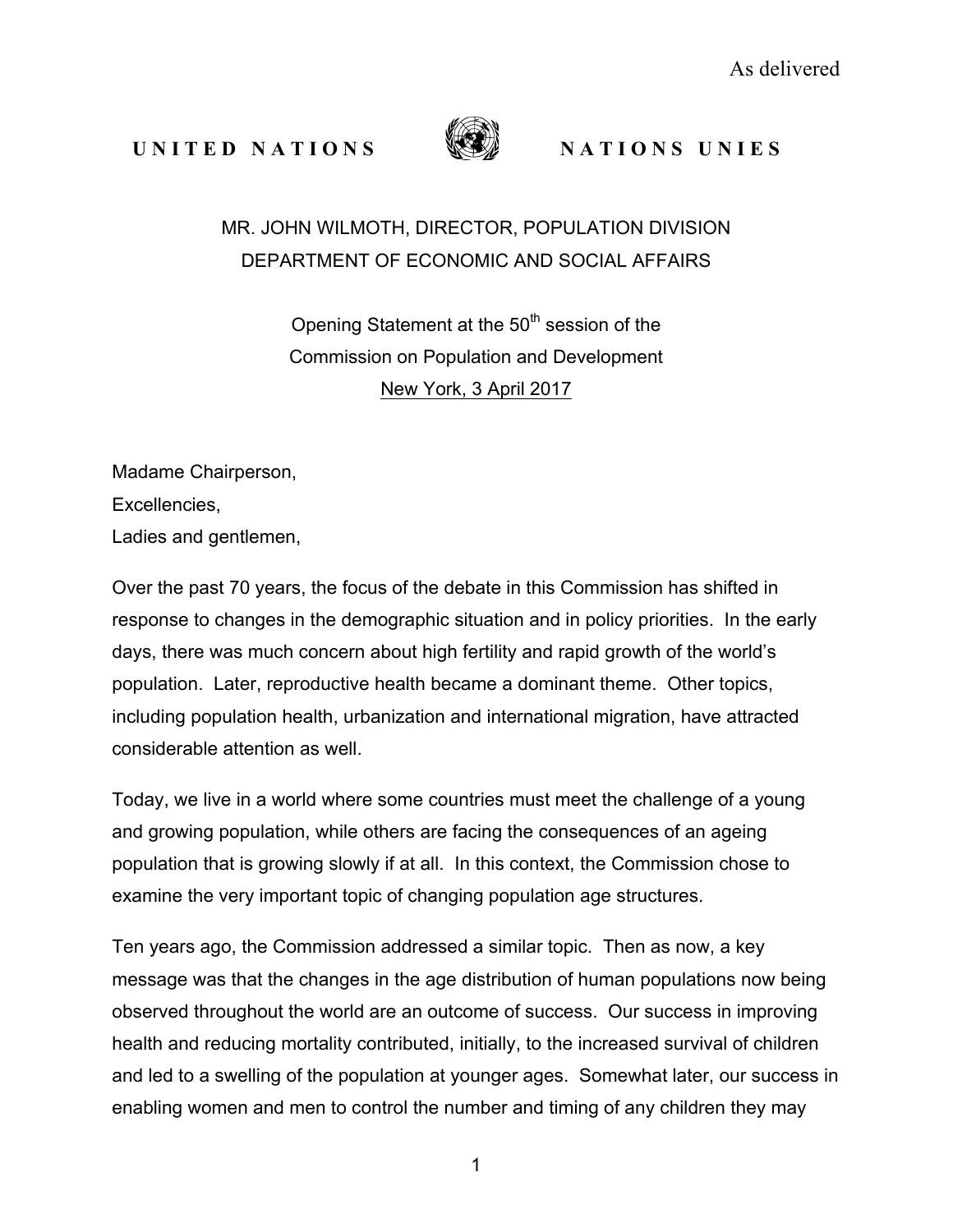wish to have contributed to a decline in the birth rate and a temporary concentration of the population in the working age range. More recently, our continued success in reducing death rates, including among older persons and for deaths due to heart disease, cancer and other causes previously considered intractable, has contributed to the further ageing of the world's population.

Between 2015 and 2050, the population aged 65 or older in Europe will increase from 23 to 28 per cent. In North America, the corresponding percentage will rise from 18 to 23 per cent. By 2050, Asia, Latin America and the Caribbean, and Oceania will all have more than 18 per cent of their populations at ages 65 and above.

Today, many countries are already implementing policies to adapt to these changing demographic circumstances. In ageing societies, social protection mechanisms, pension systems and health care programmes are being adjusted and strengthened. Women's participation in the workforce is being supported more than ever before, and some countries are slowly pushing up the age of retirement. At the same time, there is an increasing recognition that international migration can help to rejuvenate populations and slow the pace of population ageing.

Meanwhile, due to a relatively slow decline in rates of fertility, many parts of Africa will retain a young population for decades to come. Nevertheless, as the birth rate continues to fall thanks in part to continuing investments in sexual and reproductive health, there will be an opportunity for a "demographic dividend". As the relatively large youth cohorts of today enter the labour force of tomorrow, they will be responsible, on average, for a smaller number of children requiring their support, while the size of the older population will still be relatively small. If this future population of workers is empowered by having access to health care, education and opportunities for employment, countries will be in a good position to reap the full benefit of the favourable demographic situation caused by the temporary bulge in the age distribution as it passes through the working ages.

2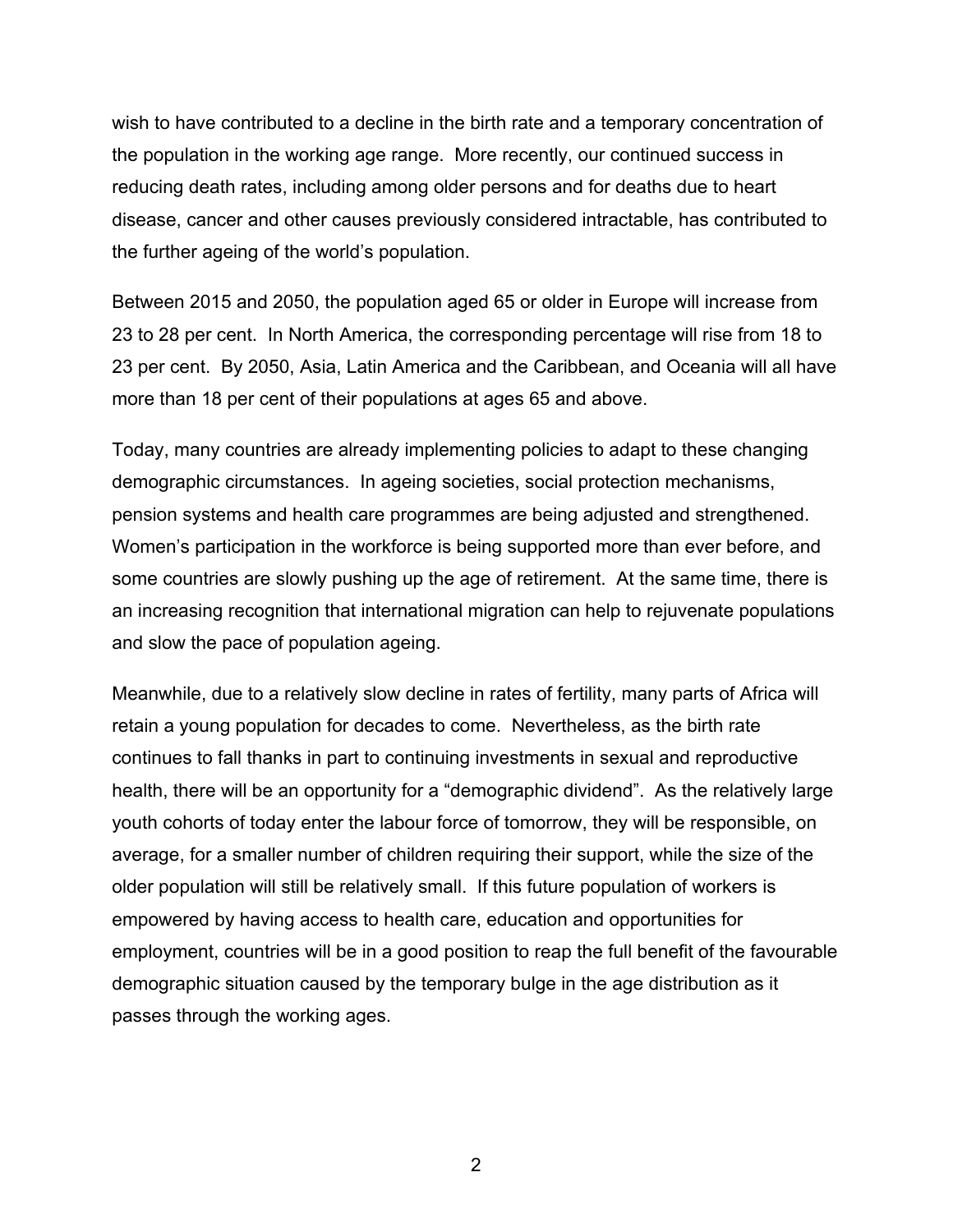Dear delegates,

While the focus of the deliberations in this Commission may have shifted, what has remained constant during the past 70 years has been the Population Division's datadriven support to the Commission's work. Since the early days of this Commission, the rigorous documentation and analysis of population trends have informed the work of the Commission. Today, the importance of objective, impartial evidence to support factbased discussion and debate is widely recognized.

Producing demographic estimates lies at the core of the work of the Population Division. Five global datasets produced by the Division provide a useful overview of this aspect of our work:

- 1) The *World Population Prospects*, which provides data on population size and structure and on the three components of population change — fertility, mortality, and international migration — including estimates from 1950 to 2015 and projections to 2100;
- 2) The *World Urbanization Prospects*, which produces estimates and projections of the percentage of the urban population and the size of major cities;
- 3) The *World Population Policies*, which covers government policies on population trends, on sexual and reproductive health, and on migration and spatial distribution;
- 4) Estimates of family planning indicators, documenting levels of contraceptive use and of the unmet need for contraception; and
- 5) Estimates of the number of international migrants, documenting the size of the foreign-born population in each country, classified by country of origin.

These five flagship data products provide time series of data across a variety of population indicators for up to around 230 populations, corresponding to countries and other areas of the world. Where appropriate, these data series are disaggregated by age and sex.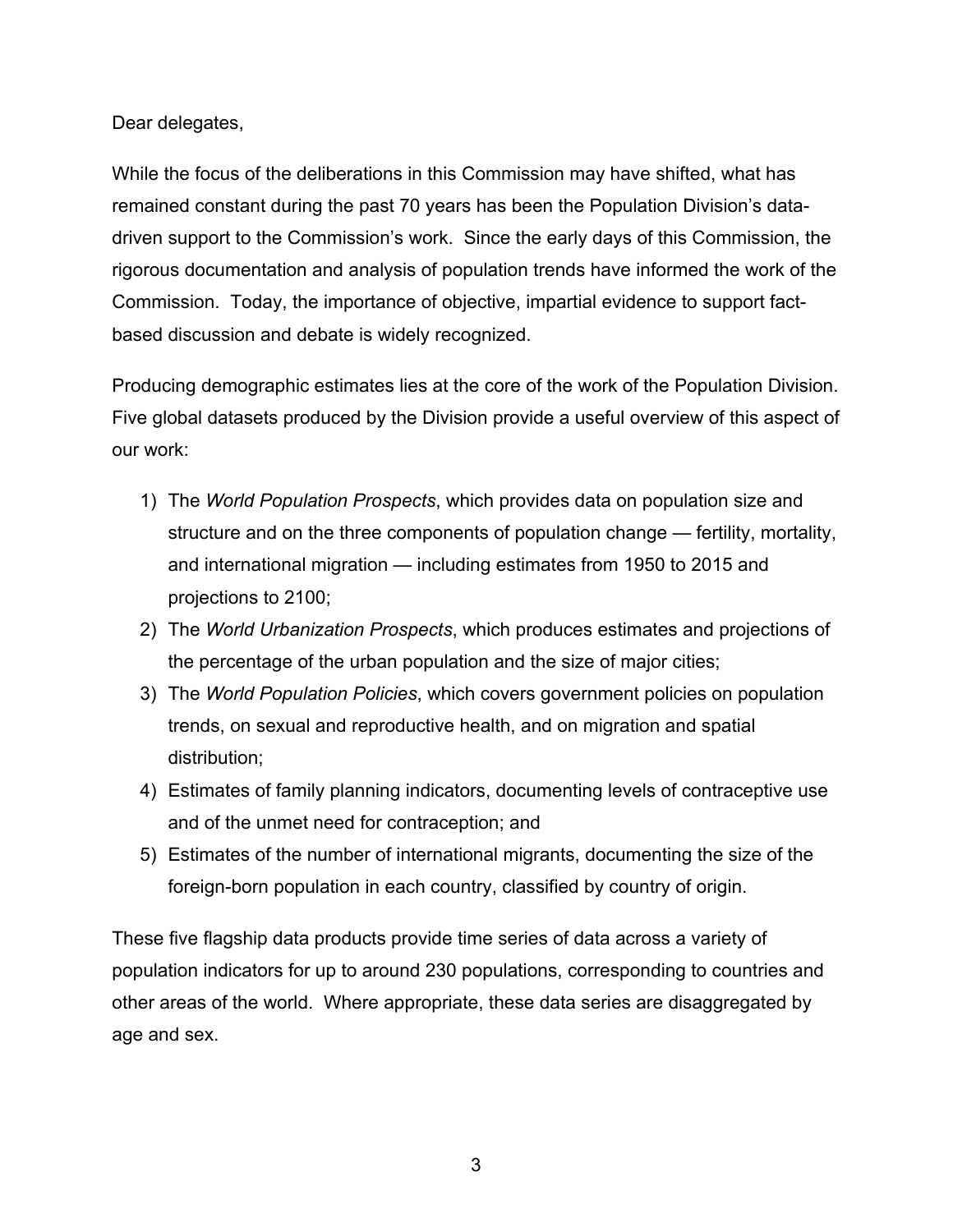These five global datasets constitute the building blocks of our work programme, which also includes various analytical reports, online databases, wall charts, data booklets and infographics. The Division's leading publications rank consistently among the most consulted among all of DESA's publications, according to download statistics gathered by the Department.

A second pillar of the Division's work is the support provided to intergovernmental processes on population and related issues within the Economic and Social Council and the General Assembly. Our support to the General Assembly for its discussions on international migration has expanded considerably in recent years and will remain significant as the international community prepares a global compact for safe, orderly and regular migration between now and late 2018.

Third, the Division is seeking to expand its work in capacity development. Current projects include training workshops on demographic methods for population estimation and projection, on the collection and use of data on international migration, and on survey methods to gather data about older persons in countries of Africa. Building national capacities can contribute to improved demographic data and increased knowledge and understanding of population trends around the world. The Division's ability to expand the support provided to countries on these topics will depend, however, on the availability of resources.

In conducting our work, the Population Division collaborates with our sister divisions of DESA, with other entities of the United Nations system, in particular UNFPA, and with civil society. Throughout its seven decades of existence, the Population Division has maintained strong ties with a network of researchers throughout the world, including through our active participation in the meetings of specialized professional associations. We maintain our engagement with academia also through the organization of expert group meetings, which are a critical means of incorporating the latest scientific findings into all aspects of our work.

4